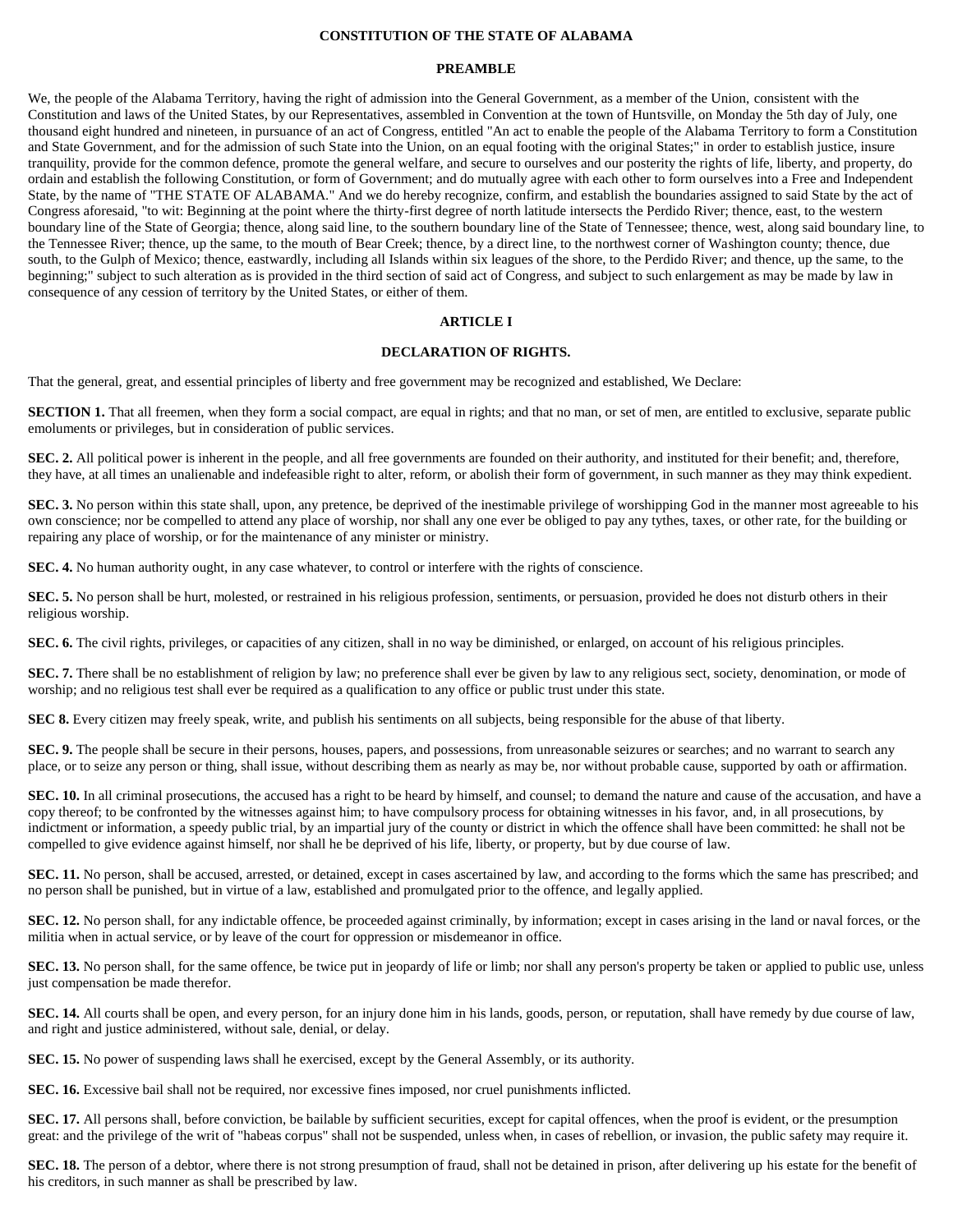**SEC. 19.** No ex post facto law, nor law impairing the obligation of contracts, shall be made.

SEC. 20. No person shall be attainted of treason or felony by the General Assembly. No attainder shall work corruption of blood, nor forfeiture of estate.

SEC. 21. The estates of suicides shall descend or vest as in cases of natural death; if any person shall be killed by casualty, there shall be no forfeiture by reason thereof.

**SEC. 22.** The citizens have a right, in a peaceable manner, to assemble together for their common good, and to apply to those invested with the powers of government, for redress of grievances, or other proper purposes, by petition, address, or remonstrance.

**SEC. 23.** Every citizen has a right to bear arms in defence of himself and the State.

**SEC. 24.** No standing army shall be kept up without the consent of the General Assembly; and, in that case, no appropriation of money for its support shall be for a longer term than one year; and the military shall, in all cases, and at all times, be in strict subordination to the civil power.

SEC. 25. No soldier shall, in time of peace, be quartered in any house, without the consent of the owner; nor in time of war, but in a manner to be prescribed by law.

**SEC. 26.** No title of nobility, or hereditary distinction, privilege honor, or emolument, shall ever be granted or conferred in this State; nor shall any office be created, the appointment of which shall be for a longer term than during good behaviour.

**SEC. 27.** Emigration from this state shall not be prohibited, nor shall any citizen be exiled.

**SEC. 28.** The right of trial by jury shall remain inviolate.

SEC. 29. No person shall be debarred from prosecuting or defending any civil cause, for or against him or herself, before any tribunal in this State, by him or herself or counsel.

**SEC. 30.** This enumeration of certain rights shall not be construed to deny or disparage others retained by the people: and, to guard against any encroachments on the rights herein retained, or any transgression of any of the high powers herein delegated, we declare, that every thing in this article is excepted out of the general powers of government, and shall forever remain inviolate; and that all laws contrary thereto, or to the following provisions, shall be void.

# **ARTICLE II.**

# **DISTRIBUTION OF POWERS.**

**SEC. 1.** The powers of the government of the State of Alabama shall be divided into three distinct departments; and each of them confided to a separate body of magistracy, to wit: those which are legislative, to one; those which are executive, to another; and those which are judicial, to another.

**SEC. 2.** No person, or collection of persons, being of one of those departments, shall exercise any power, properly belonging to either of the others, except in the instances herein after expressly directed or permitted.

# **ARTICLE III.**

#### **LEGISLATIVE DEPARTMENT.**

**SEC. 1.** The Legislative power of this State shall be vested in two distinct branches: the one to be styled the Senate, the other the House of Representatives, and both together, "the General Assembly of the State of Alabama;" and the style of their Laws shall be, "Be it enacted by the Senate and House of Representatives of the State of Alabama, in General Assembly convened."

**SEC. 2.** The members of the House of Representatives shall be chosen by the qualified electors, and shall serve for the term of one year, from the day of the commencement of the general election, add no longer.

**SEC. 3.** The Representatives shall be chosen every year, on the first Monday and the day following in August, until otherwise directed by law.

**SEC. 4.** No person shall be a representative unless he be a white man, a citizen of the United States, and shall have been an inhabitant of this State two years next preceding his election, and the last year thereof a resident of the county, city, or town, for which he shall be chosen, and shall have attained the age of twenty-one years.

**SEC. 5.** Every white male person of the age of twenty-one years, or upwards, who shall be a citizen of the United States, and shall have resided in this State one year next preceding an election, and the last three months within the county, city, or town, in which he offers to vote, shall be deemed a qualified elector: Provided, that no soldier, seaman, or marine, in the regular army or navy of the United States, shall be entitled to vote at any election in this State; and provided, also, that no elector shall be entitled to vote except in the county, city, or town, (entitled to separate representation,) in which he may reside at the time of the election.

**SEC. 6.** Electors shall, in all cases, except in those of treason, felony, or breach of the peace, be privileged from arrest during their attendance at elections, and in going to and returning from the same.

**SEC. 7.** In all elections by the people, the electors shall vote by ballot until the General Assembly shall otherwise direct.

**SEC. 8.** Elections for Representatives for the several counties shall be held at the place of holding their respective courts, and at such other places as may be prescribed by law: Provided that, when it shall appear to the General Assembly that any city or town shall have a number of white inhabitants equal to the ratio then fixed, such city or town shall have a separate representation, according to the number of white inhabitants therein; which shall be retained so long as such city or town shall contain a number of white inhabitants equal to the ratio which may from time to time be fixed by law; and thereafter, and during the existence of the right of separate representation, in such city or town, elections for the county in which such city or town (entitled to such separate representation) is situated, shall not be held in such city or town; but it is understood and hereby declared, that no city or town shall be entitled to separate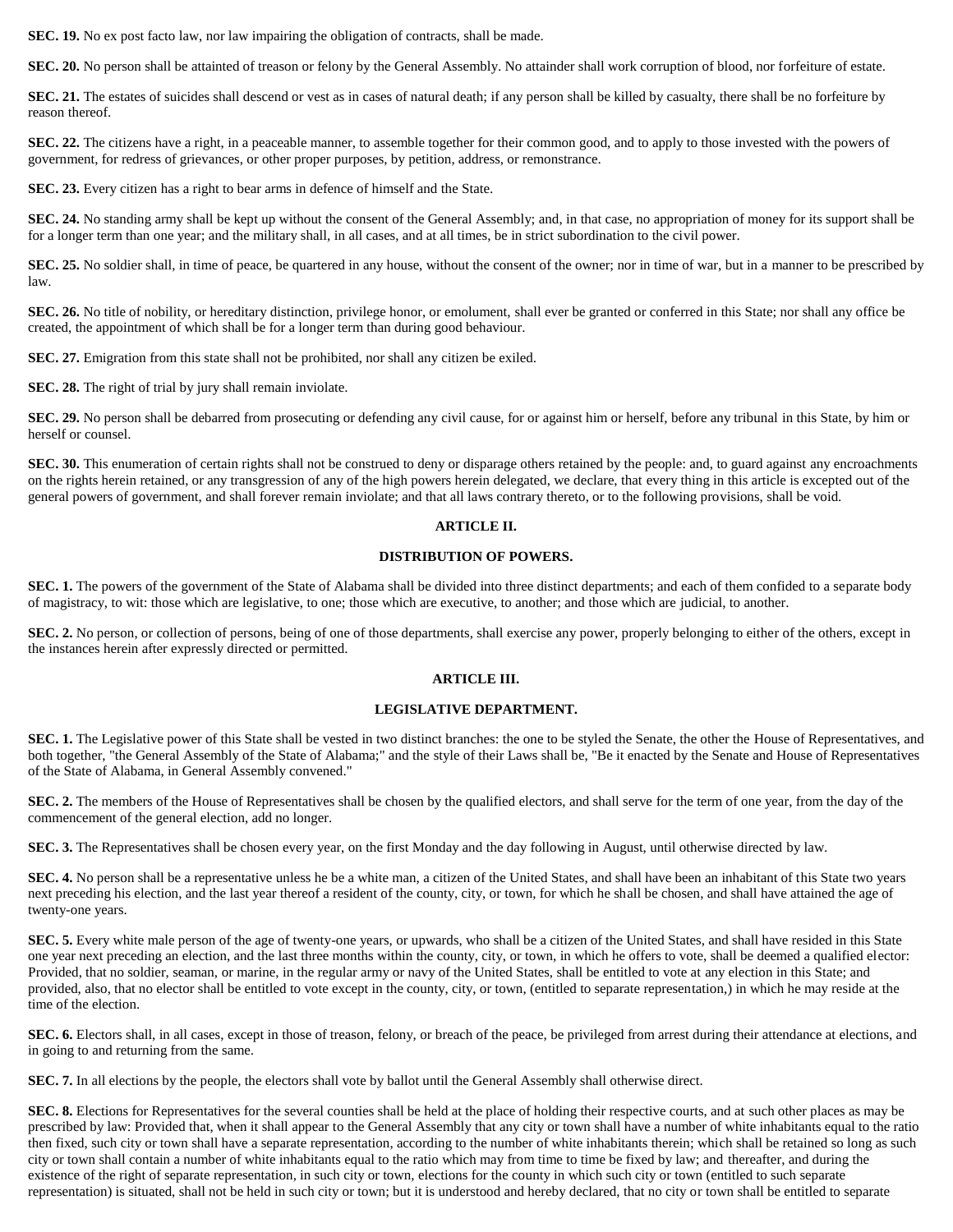representation unless the number of white inhabitants in the county in which such city or town is situated, residing out of the limits of said city or town, be equal to the existing ratio; or unless the residuum or fraction of such city or town shall, when added to the white inhabitants of the county residing out of the limits of said city or town, he equal to the ratio fixed by law for one representative; and provided, that, if the residuum or fraction of any city or town, entitled to separate representation, shall, when added to the residuum of the county in which it may lie, be equal to the ratio fixed by law for one representative, then the aforesaid county, city, or town, having the largest residuum, shall be entitled to such representation: and provided, also, that when there are two or more counties adjoining, which have residuums or fractions over and above the ratio then fixed by law, if said residuums or fractions, when added together, will amount to such ratio, in that case one representative shall be added to that county having the largest residuum.

**SEC. 9.** The General Assembly shall, at their first meeting and in the years one thousand eight hundred and twenty, one thousand eight hundred and twentythree, one thousand eight hundred and twenty-six, and every six years thereafter, cause an enumeration to be made of all the inhabitants of the State, and the whole number of the representatives shall, at the first session held, after making every such enumeration, be fixed by the General Assembly, and apportioned among the several counties, cities, or towns, entitled to separate representation, according to their respective numbers of white inhabitants; and the said apportionment, when made, shall not be subject to alteration, until after the next census shall be taken. The House of Representatives shall not consist of less than forty-four, nor more than sixty members, until the number of white inhabitants shall be one hundred thousand, and, after that event, the whole number of representatives shall never be less than sixty nor more than one hundred; Provided, however, that each county shall be entitled to at least one representative.

**SEC. 10.** The General Assembly shall, at the first session after making every such enumeration, fix by law the whole number of senators, and shall divide the state into the same number of districts, as nearly equal in the number of white inhabitants as may be, each of which districts shall be entitled to one senator and no more; provided that the whole number of senators shall never be less than one fourth, nor more than one third of the whole number of representatives.

**SEC. 11.** When a senatorial district shall be composed of two or more counties, the counties of which such district consists shall not be entirely separated by any county belonging to another district; and no county shall be divided in forming a district.

**SEC. 12.** Senators shall be chosen by the qualified electors, for the term of three years, at the same time, in the same manner, and at the same places, where they may vote for Members of the House of Representatives; and no person shall be a Senator unless he be a white man, a citizen of the United States, and shall have been an inhabitant of this State two years next preceding his election, and the last year thereof a resident of the district for which he shall be chosen, and shall have attained to the age of twenty-seven years.

**SEC. 13.** The Senators chosen according to the apportionment under the census ordered to be taken in one thousand eight hundred and twenty-six, when convened, shall be divided by lot into three classes, as nearly equal as may be. The seats of the Senators of the first class shall be vacated at the expiration of the first year, those of the second class at the expiration of the second year, and those of the third class at the expiration of the third year, so that one third may be annually chosen thereafter, and a rotation thereby kept up perpetually. Such mode of classifying new additional Senators shall be observed as will, as nearly as possible, preserve an equality of members in each class.

**SEC. 14.** The House of Representatives, when assembled, shall choose a Speaker, and its other officers; and the Senate shall annually choose a President and its other officers. Each house shall judge of the qualifications, elections, and returns, of its own members; but a contested election shall be determined in such a manner as shall be directed by law.

**SEC. 15.** A majority of each house shall constitute a quorum to do business, but a smaller number may adjourn from day to day, and may compel the attendance of absent members, in such manner, and under such penalties, as each House may provide.

**SEC. 16.** Each House may determine the rules of its own proceedings, punish members for disorderly behavior, and, with the consent of two thirds, expel a member; but not a second time for the same cause; and shall have all other powers necessary for branch of the legislature of a free and independent State.

**SEC. 17.** Each House, during the session, may punish, by imprisonment, any person, not a member, for disrespectful or disorderly behavior in its presence, or for obstructing any of its proceedings: provided, that such imprisonment shall not, at any one time, exceed forty-eight hours.

**SEC. 18.** Each house shall keep a journal of its proceedings, and cause the same to be published immediately after its adjournment, excepting such parts as, in its judgment, may require secrecy; and the yeas and nays of the members of either house, on any question, shall, at the desire of any two members present, be entered on the journals. And any member of either house shall have liberty to dissent from or protest against any act or resolution which he may think injurious to the public or an individual, and have the reasons of his dissent entered on the Journals.

**SEC. 19.** Senators and Representatives shall, in a11 cases, except treason, felony, or breach of the peace, be privileged from arrest during the session of the General Assembly, and in going to and returning from the same; allowing one day for every twenty miles such member may reside from the place at which the General Assembly is convened; nor shall any member be liable to answer for any thing spoken in debate in either House, in any court or place elsewhere.

**SEC. 20.** When vacancies happen in either House, the Governor, or the person exercising the powers of the Governor, shall issue writs of election to fill such vacancies.

**SEC. 21.** The doors of each House shall be open, except on such occasions as, in the opinion of the House, may require secrecy.

**SEC. 22.** Neither house shall, without the consent of the other, adjourn for more than three days, nor to any other place than that in which they may be sitting.

**SEC. 23.** Bills may originate in either House, and be amended, altered, or rejected, by the other; but no bill shall have the force of a law until on three several days it be read in each House, and free discussion be allowed thereon, unless, in cases of urgency, four-fifths of the House in which the bill shall be depending may deem it expedient to dispense with this rule; and every bill, having passed both Houses, shall be signed by the Speaker and President of their respective Houses: provided, that all bills for raising revenue shall originate in the House of Representatives, but the Senate may amend or reject them as other bills.

SEC 24. Each member or the General Assembly shall receive from the public treasury such compensation for his services as may be fixed by law; but no increase of compensation shall take effect during the session at which such increase shall have been made.

**SEC. 25.** No Senator or representative shall, during the term for which he shall have been elected, be appointed to any civil office of profit under this state, which shall have been created, or the emoluments of which shall have been increased, during said term; except such offices as may be filled by elections by the people.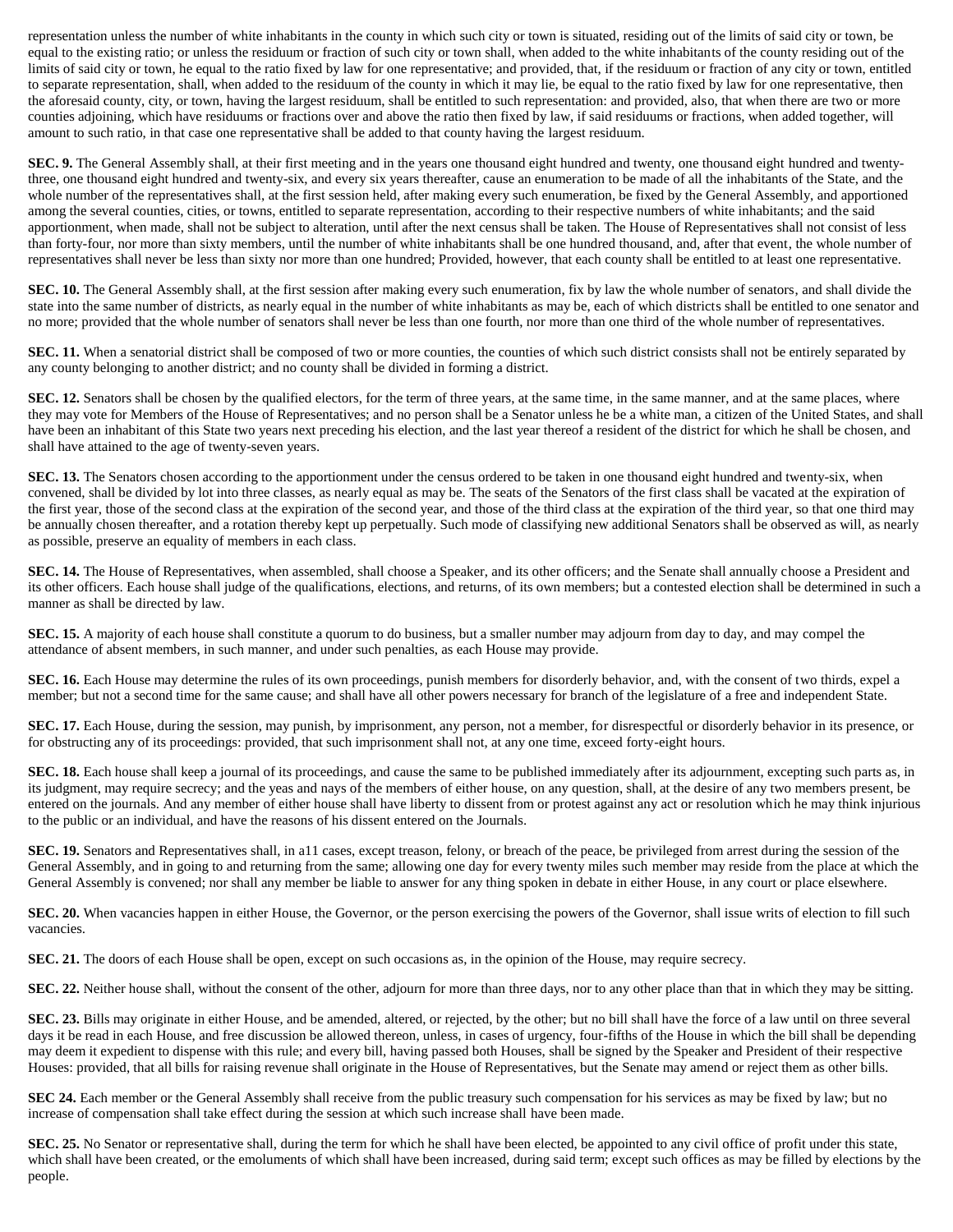**SEC. 26.** No person holding any lucrative office under the United States, (the office of postmaster excepted,) this state, or any other power, shall be eligible to the General Assembly: provided, that offices in the militia, to which there is attached no annual salary, or the office of justice of the peace, or that of the quorum or county court, while it has no salary, shall not be deemed lucrative.

**SEC. 27.** No person who may hereafter be a collector or holder of public moneys, shall have a seat in either house of the General Assembly, or be eligible to any office of trust or profit under this State, until he shall have accounted for, and paid into the treasury, all sums for which he may be accountable.

**SEC. 28.** The first election for Senators and Representatives shall be general throughout the State; and shall be held on the third Monday and Tuesday in September next.

**SEC. 29.** The first session of the General Assembly shall commence on the fourth Monday in October next, and be held at the town of Huntsville, and all subsequent sessions at the town of Cahawba, until the end of the first session of the General Assembly, to be held in the year one thousand eight hundred and twenty-five: during that session the General Assembly shall have power to designate by law (to which the Executive concurrence shall not be required) the permanent seat of Government, which shall not thereafter be changed; Provided, however, that, unless such designation be then made by law, the government shall continue permanently at the town of Cahawba; and provided, also, that the General Assembly shall make no appropriations previous to the year one thousand eight hundred and twenty-five, for the building of any other State House than that now provided for by law.

# **ARTICLE IV.**

# **EXECUTIVE DEPARTMENT.**

**SEC. 1.** The supreme executive power of this State shall be vested in a chief magistrate, who shall be styled the Governor of the State of Alabama.

**SEC. 2.** The Governor shall be elected by the qualified electors, at the time and places when they shall respectively vote for Representatives.

**SEC. 3.** The returns of every election for Governor shall be sealed up, and transmitted to the seat of government, directed to the Speaker of the House of Representatives, who shall, during the first week of the session, open and publish them in presence of both Houses of the General Assembly. The person having the highest number of votes shall be Governor; but if two, or more, shall be equal and the highest in votes, one of them shall be chosen Governor by the joint vote of both Houses. Contested elections for Governor shall be determined by both Houses of the General Assembly, in such manner as shall be prescribed by law.

**SEC. 4.** The Governor shall hold his office for the term of two years from the time of his installation, and until his successor shall be duly qualified; but shall not be eligible for more than four years in every term of six years; he shall be at least thirty years of age, shall be a native citizen of the United States, and shall have resided in this state at least four years next preceding the day of his election.

**SEC. 5.** He shall, at stated times, receive a compensation for his services, which shall not be increased or diminished during the term for which he shall have been elected.

**SEC. 6.** He shall be commander in chief of the army and navy of this State, and of the militia thereof, except when they shall be called into the service of the United States. And when acting in the service of the United States, the General Assembly shall fix his rank.

**SEC. 7.** He may require information, in writing, from the officers in the executive department, on any subject relating to the duties of their respective offices.

**SEC. 8.** He may, by proclamation, on extraordinary occasions, convene the General Assembly at the seat of government, or at a different place, if that shall have become, since their last adjournment, dangerous from an enemy, or from contagious disorders; and in case of disagreement between the two houses with respect to the time of adjournment, he may adjourn them to such time as he shall think proper, not beyond the day of the next annual meeting of the General Assembly.

**SEC. 9.** He shall, from time to time, give to the General Assembly information of the state of the government, and recommend to their consideration such measures as he may deem expedient.

**SEC: 10.** He shall take care that all the laws be faithfully executed.

**SEC. 11.** In all criminal and penal cases, except in those of treason and impeachment, he shall have power to grant reprieves and pardons, and remit fines and forfeitures, under such rules and regulation as shall be prescribed by law. In cases of treason, he shall have power, by and with the advice and consent of the Senate, to grant reprieves and pardons; and he may, in the recess of the Senate, respite the sentence until the end of the next session of the General Assembly.

**SEC. 12.** There shall be a seal of this State, which shall be kept by the Governor, and used by him officially; and the present seal of the Territory shall be the seal of the State, until otherwise directed by the General Assembly.

**Sec. 13.** All commissions shall be in the name and by the authority of the State of Alabama, be sealed with the state seal, signed by the Governor, and attested by the Secretary of State.

**SEC. 14.** There shall be a Secretary of State appointed by joint vote of both Houses of the General Assembly, who shall continue in office during the term of two years. He shall keep a fair register of all official acts and proceedings of the Governor, and shall, when required, lay the same, and all papers, minutes, and vouchers, relative thereto, before the General Assembly; and shall perform such other duties as may be required of him by law.

SEC. 15. Vacancies that may happen in offices, the appointment to which is vested in the General Assembly, shall be filled by the Governor, during the recess of the General Assembly, by granting commissions, which shall expire at the end of the next session.

SEC. 16. Every bill which shall have passed both Houses of the General Assembly shall be presented to the Governor; if he approve he shall sign it, but, if not, he shall return it, with his objections, to the House in which it shall have originated, who shall enter the objections, at large, upon the journals, and proceed to reconsider it; if, after such reconsideration, a majority of the whole number elected to that House shall agree to pass the bill, it shall be sent, with the objections, to the other House, by which it shall likewise be reconsidered, if approved by a majority of the whole number elected to that House, it shall become a law; but in such cases the votes of both Houses shall be determined by yeas and nays, and the names of the members voting for or against the bill shall be entered on the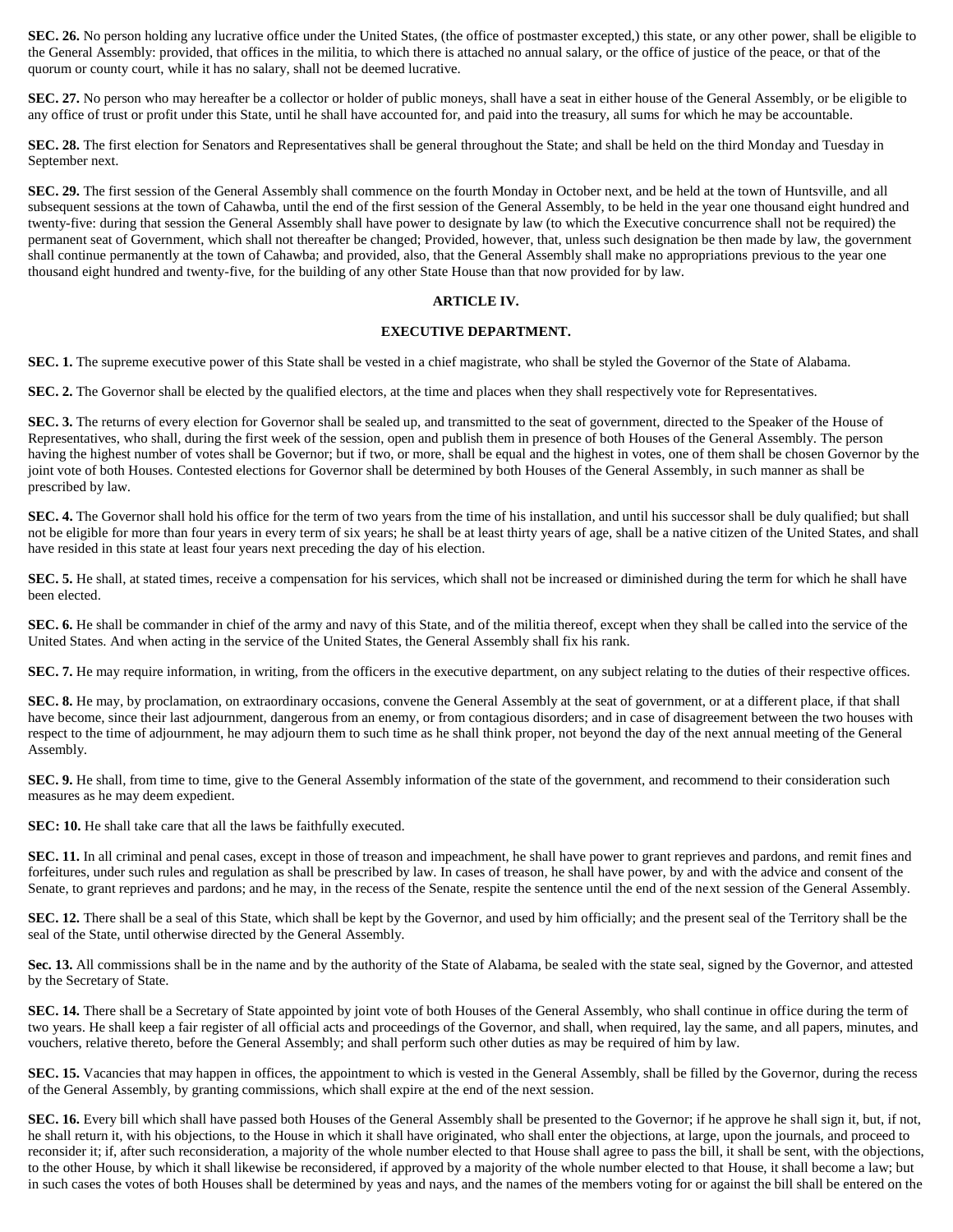journals of each House respectively. If any bill shall not be returned by the Governor within five days, Sundays excepted, after it shall have been presented to him, the same shall be a law in like manner as if he had signed it, unless the General Assembly, by their adjournment, prevent its return, in which case, it shall not be a law.

**SEC. 17.** Every order, resolution, or vote, to which the concurrence of both Houses may be necessary, except on questions of adjournment, shall be presented to the Governor, and, before it shall take effect, be approved by him, or, being disapproved, shall be repassed by both Houses, according to the rules and limitations prescribed in the case of a bill.

**SEC. 18.** In case of the impeachment of the Governor, his removal from office, death, refusal to qualify, resignation, or absence from the state, the President of the Senate shall exercise all the power and authority appertaining to the office of Governor, until the time pointed out by this constitution for the election of Governor shall arrive, unless the General Assembly shall provide, by law, for the election of a Governor, to fill such vacancy, or until the Governor absent or impeached shall return or be acquitted.

**SEC. 19.** If, during the vacancy of the office of Governor, the President of the Senate shall be impeached, removed from office, refuse to qualify, resign, die, or be absent from the state, the Speaker of the House of Representatives shall, in like manner, administer the government.

**SEC. 20.** The President of the Senate and Speaker of the House of Representatives, during the time they respectively administer the government, shall receive the same compensation which the Governor would have received, had he been employed in the duties of his office.

SEC. 21. The Governor shall always reside, during the session of the General Assembly, at the place where their session may be held, and at all other times, wherever, in their opinion, the public good require.

**SEC. 22.** No person shall hold the office of Governor, and any other office or commission, civil or military, either in this state, or under any state, or the United States, or any other power, at one and the may same time.

**SEC. 23.** A state Treasurer and a Comptroller of public accounts shall be annually elected, by joint vote of both Houses of the General Assembly.

**SEC. 24.** A sheriff shall be elected in each county by the qualified electors thereof, who shall hold his office for the term of three years, unless sooner removed, and who shall not be eligible to serve either as principal or deputy for the three succeeding years. Should a vacancy occur subsequent to an election, it shall be filled by the Governor, as in other cases, and the person so appointed shall continue in office until the next general election, when such vacancy shall be filled by the qualified electors, and the sheriff then elected shall continue in office for three years.

# **MILITIA**

**SEC. 1.** The General Assembly shall provide, by law, for organizing and disciplining the militia of this state, in such manner as they shall deem expedient, not incompatible with the constitution and laws of the United States in relation thereto.

**SEC. 2.** Any person who conscientiously scruples to bear arms shall not be compelled to do so, but shall pay an equivalent for personal service.

**SEC. 3.** The Governor shall have power to call forth the militia to execute the laws of the state, to suppress insurrections, and repel invasions.

**SEC. 4.** All officers of the militia shall be elected or appointed in such manner as may be prescribed by law: Provided, that the General Assembly shall not make any such elections or appointment, other than those of Adjutants General and Quarter Masters General.

**SEC. 5.** The Governor shall appoint his Aids-de-camp; Majors General, their Aids-de-camp, and all other division staff officers; Brigadiers General shall appoint their Aids, and all other brigade staff officer; and Colonels shall appoint their regimental staff officers.

**SEC. 6.** The General Assembly shall fix, by law, the method of dividing the militia into divisions, brigades, regiments, battalions, and companies: and shall fix the rank of all staff officers.

# **ARTICLE V.**

# **JUDICIAL DEPARTMENT.**

SEC. 1. The judicial power of this state shall be vested in one Supreme Court, circuit courts to be held in each county in the state, and such inferior courts of law and equity, to consist of not more than five members, as the General Assembly may, from time to time, direct, ordain, and establish.

**SEC. 2.** The supreme court, except in cases otherwise directed by this constitution, shall have appellate jurisdiction only, which shall be co-extensive with the state, under such restrictions and regulations, not repugnant to this constitution, as may, from time to time, be prescribed by law; Provided, that the supreme court shall have power to issue writs of injunction, mandamus, quo-warranto, habeas corpus, and such other remedial and original writs, as may be necessary to give it a general superintendence and control of inferior jurisdiction.

**SEC. 3.** Until the General Assembly shall otherwise prescribe, the powers of the supreme court shall be vested in, and its duties shall be performed by, the Judges of the several circuit courts, within this state: and they or a majority of them shall hold such sessions of the Supreme court, and at such times, as may be directed by law: Provided, that no Judge of the Supreme Court shall be appointed before the commencement of the first session of the General Assembly, which shall be begun and held after the first day of January, in the year one thousand eight hundred and twenty-five.

**SEC. 4.** The Supreme Court shall be holden at the seat of government, but may adjourn to a different place, if that shall have become dangerous from an enemy or from disease.

**SEC. 5.** The State shall be divided into convenient circuits, and each circuit shall contain not less than three, nor more than six counties: and for each circuit there shall be appointed a judge, who shall, after his appointment, reside in the circuit for which he may be appointed.

**SEC. 6.** The Circuit Court shall have original jurisdiction in all matters, civil and criminal, within this State, not otherwise excepted in this constitution: but, in civil cases, only when the matter or sum in controversy exceeds fifty dollars.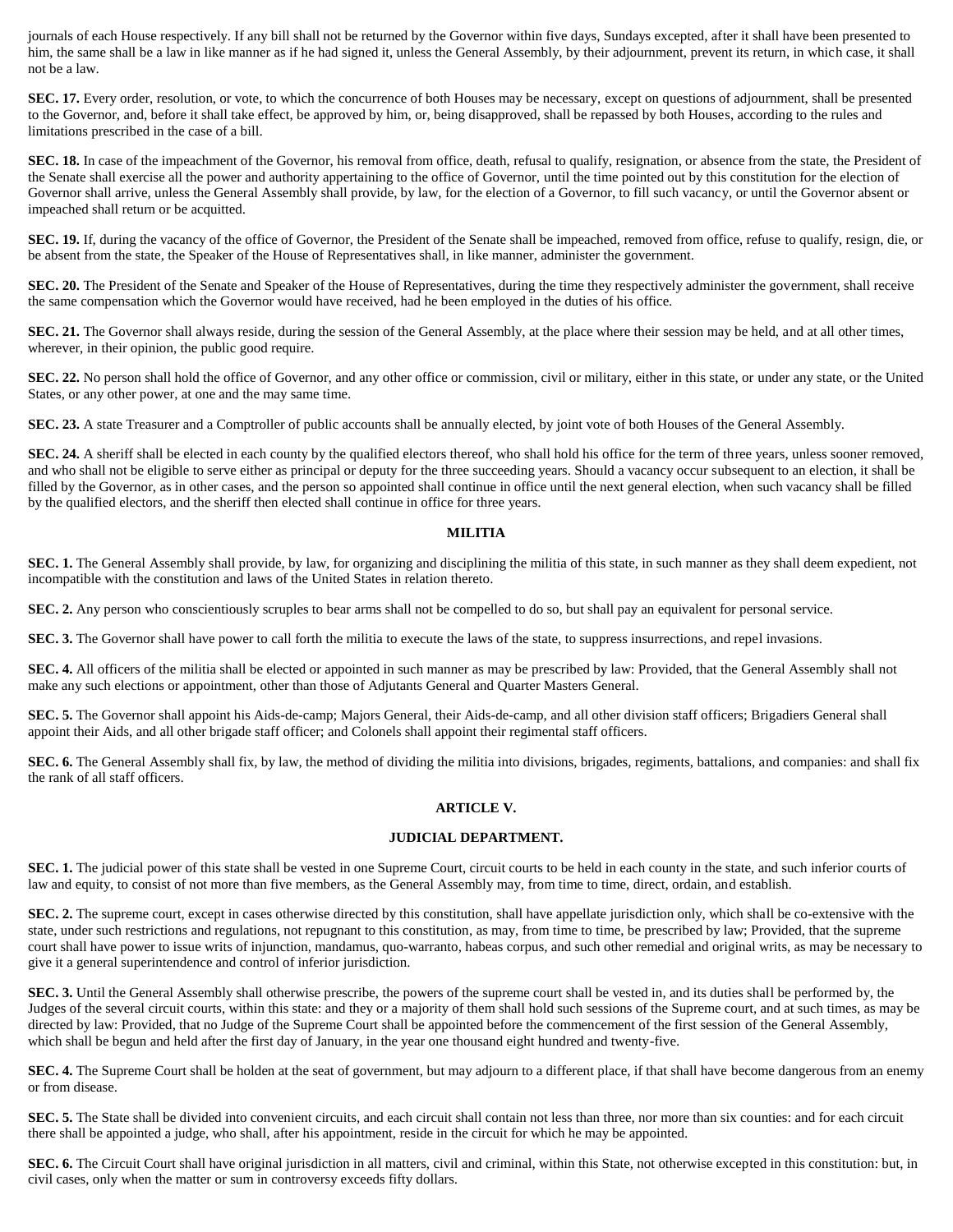**SEC. 7.** A Circuit Court shall be held in each county in the State, at least twice in every year, and the judges of the several circuit courts may hold courts for each other, when they may deem it expedient, and shall do so when directed by law.

**SEC. 8.** The General Assembly shall have power to establish a court or courts of chancery with original and appellate equity jurisdiction: and, until the establishment of such court or courts, the said jurisdiction shall be vested in the judges of the circuit courts respectively: Provided that the judges of the several circuit courts shall have power to issue writs of injunction, returnable into the courts of chancery.

SEC. 9. The General Assembly shall have power to establish, in each county within this State, a court of probate, for the granting of letters testamentary and of administration, and for orphans' business.

**SEC. 10.** A competent number of Justices of the Peace shall be appointed, in and for each county, in such mode, and for such term of office, as the General Assembly may direct. Their jurisdiction in civil cases shall be limited to causes in which the amount in controversy shall not exceed fifty dollars. And in all cases tried by a Justice of the Peace, right of appeal shall be secured, under such rules and regulations as may be prescribed by law.

**SEC. 11.** Judges of the Supreme and Circuit Courts, and Courts of Chancery, shall, at stated times, receive for their services a compensation, which shall be fixed by law, and shall not be diminished during their continuance in office: but they shall receive no fees or perquisites of office, nor hold any other office of profit or trust under this State, the United States, or any other power.

**SEC. 12.** Chancellors, Judges of the Supreme Court, Judges of the Circuit Courts, and Judges of the Inferior Courts, shall be elected by joint vote of both Houses of the General Assembly.

**SEC. 13.** The Judges of the several Courts in this State shall hold their offices during good behavior; and, for wilful neglect of duty, or other reasonable cause, which shall not be sufficient ground for impeachment, the Governor shall remove any of them, on the address of two thirds of each House of the General Assembly; provided, however, that the cause or causes for which such removal shall be required, shall be stated at length in such address, and entered on the journals of each House; and provided further, that the cause or causes shall be notified to the judge so intended to be removed, and he shall be admitted to a hearing in his own defence, before any vote for such address shall pass; and in all such cases the vote shall be taken by yeas and nays, and entered on the journals of each House respectively; and provided, also, that the judges of the several circuit courts who shall be appointed before the commencement of the first session of the General Assembly, which shall be begun and held after the first day of January in the year of our Lord one thousand eight hundred and twenty-five, shall only hold their offices during good behavior, until the end of the said session, at which time their commissions shall expire.

**SEC. 14.** No person who shall have arrived at the age of seventy years shall be appointed to, or continue in, the office of Judge in this State.

**SEC. 15.** The clerks of the circuit and inferior courts in this State shall be elected by the qualified electors in each county, for the term of four years, and may be removed from office for such causes, and in such manner as may be prescribed by law; and, should a vacancy occur subsequent to an election, it shall be filled by the Judge or Judges of the Court in which such vacancy exists; and the person so appointed shall hold his office until the next general election; provided, however, that, after the year one thousand eight hundred and twenty-six, the General Assembly may prescribe a different mode of appointment.

**SEC. 16.** The Judges of the Supreme Court shall, by virtue of their offices, be conservators of the peace throughout the State; and also the Judges of the Circuit Courts in their respective districts, and Judges of the inferior Courts in their respective counties.

**SEC. 17.** The style of all process shall be "the State of Alabama," and all prosecutions shall be carried on in the name and by the authority of the State of Alabama, and shall conclude "against the peace and dignity of the same."

**SEC. 18.** There shall be an Attorney General for the State, and as many Solicitors as the General Assembly may deem necessary, to be elected by joint vote thereof, who shall hold their offices for the term of four years, and shall receive for their services a compensation, which shall not be diminished during their continuance in office.

# **IMPEACHMENTS.**

**SEC. 1.** The House of Representatives shall have the sole power of impeaching.

**SEC. 2.** All impeachments shall be tried by the Senate: when sitting for that purpose, the Senators shall be on oath or affirmation: and no person shall be convicted without the concurrence of two-thirds of the members present.

**SEC. 3.** The Governor and all civil officers shall be liable to impeachment for any misdemeanor in office; but judgment in such cases shall not extend further than removal from office, and to disqualification to hold any office of honor, trust, or profit under the State; but the party convicted shall nevertheless be liable and subject to indictment, trial, and punishment, according to law.

#### **ARTICLE VI. GENERAL PROVISIONS.**

**SEC. 1.** The members of the General Assembly, and all officers, executive and judicial, before they enter on the execution of their respective offices, shall take the following oath or affirmation, to wit: "I solemnly swear (or affirm, as the case may be) that I will support the Constitution of the United States, and Constitution of the State of Alabama, so long as I continue a citizen thereof, and that I will faithfully discharge, to the best of my abilities, the duties of ------according to law: so help me God."

**SEC. 2.** Treason against the State shall consist only in levying war against it, or in adhering to its enemies, giving them aid and comfort. No person shall be convicted of treason unless on the testimony of two witnesses to the same overt act, or his own confession in open court.

**SEC. 3.** The General Assembly shall have power to pass such penal laws, to suppress the evil practice of Duelling, extending to disqualification from office or the tenure thereof, as they may deem expedient.

**SEC. 4.** Every person shall be disqualified from holding any office or place of honor or profit, under the authority of the State, who shall be convicted of having given or offered any bribe to procure his election or appointment.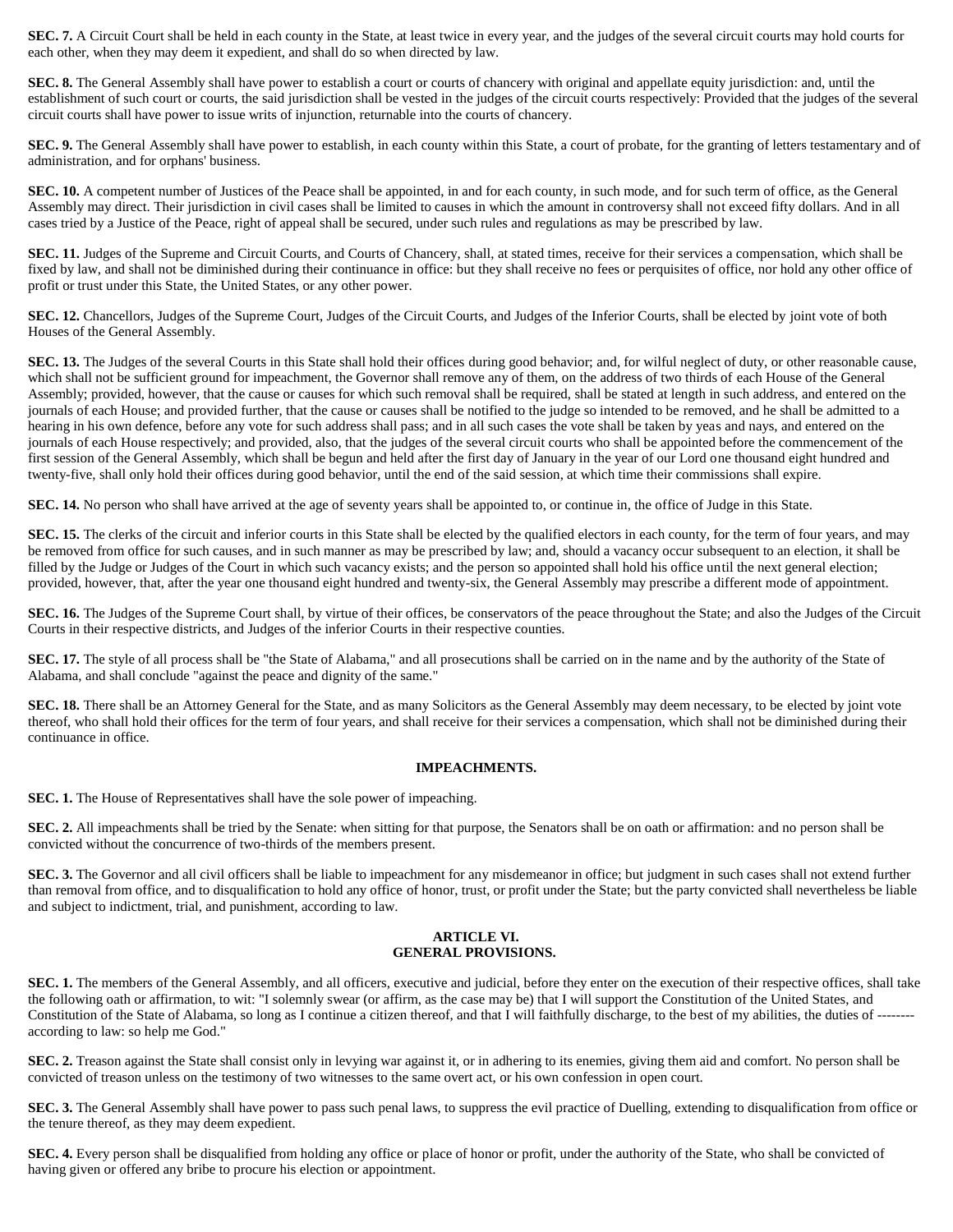**SEC. 5.** Laws shall be made to exclude from office, from suffrage, and from serving as Jurors, those who shall hereafter be convicted of bribery, perjury, forgery, or other high crimes or misdemeanors. The privilege of free suffrage shall be supported by laws regulating elections, and prohibiting, under adequate penalties, all undue influence thereon, from power, bribery, tumult, or other improper conduct.

**SEC. 6.** In all elections by the General Assembly, the members thereof shall vote viva voce, and the votes shall be entered on the journals.

**SEC. 7.** No money shall be drawn from the Treasury, but in consequence of an appropriation made by law; and a regular statement and account of the receipts and expenditures of all public moneys shall be published annually.

**SEC. 8.** All lands liable to taxation in this State shall be taxed in proportion to their value.

**SEC. 9.** The General Assembly shall direct, by law, in what manner, and in what courts, suits may be brought against the State.

**SEC. 10.** It shall be the duty of the General Assembly to regulate, by law, the cases in which deductions shall be made from the salaries of public officers, for neglect of duty in their official capacities, and the amount of such deduction.

SEC. 11. Absence on business of this State, or of the United States, or on a visit, or necessary private business, shall not cause a forfeiture of a residence once obtained.

SEC. 12. No Member of Congress, nor any person holding any office of profit or trust under the United States, (the office of Postmaster excepted) or either of them, or any foreign power, shall hold or exercise any office of profit under this State.

**SEC. 13.** Divorces from the bonds of matrimony shall not be granted, but in cases provided for by law, by suit in Chancery: and no decree for such divorce shall have effect until the same shall be sanctioned by two thirds of both Houses of the General Assembly.

**SEC. 14.** In prosecutions for the publishing of papers investigating the official conduct of officers or men in public capacity, or when the matter published is proper for public information, the truth thereof may be given in evidence; and, in all indictments for libels, the jury shall have a right to determine the law and the facts, under the direction of the courts.

**SEC. 15.** Returns of all elections for officers who are to be commissioned by the Governor, and for members of the General Assembly, shall be made to the Secretary of State.

**SEC. 16.** No new county shall be established by the General Assembly, which shall reduce the county or counties, or either of them, from which it shall be taken to a less content that nine hundred square miles; nor shall any county be laid off of less contents. Every new county, as to the right of suffrage and representation, shall be considered as a part of the county or counties from which it was taken, until entitled by numbers to the right of separate representation.

**SEC. 17.** The General Assembly shall, at their first session, which may be holden in the year eighteen hundred and twenty-eight, or at several counties within the limits of this State, to which the Indian title shall have been extinguished, in such manner as they may deem expedient; which boundaries shall not be afterwards altered, unless by the agreement of two thirds of both branches of the General Assembly, and in all cases of ceded Territory acquired by the State, the General Assembly may make such arrangements and designations of the boundaries of counties within such ceded Territory as they may deem expedient, which shall only be altered in like manner; provided that no county hereafter to be formed shall be of less extent than nine hundred square miles.

**SEC. 18.** It shall be the duty of the General Assembly to pass such laws as may be necessary and proper, to decide differences by arbitrators, to be appointed by the parties, who may choose that summary mode of adjustment.

**SEC. 19.** It shall be the duty of the General Assembly, as soon as circumstances will permit, to form a penal code, founded on principles of reformation, and not of vindictive justice.

**SEC. 20.** Within five years after the adoption of this Constitution, the body of our laws, civil and criminal, shall be revised, digested, and arranged under proper heads, and promulgated in such manner as the General Assembly may direct: and a like revision, digest, and promulgation, shall be made within every subsequent period of ten years.

**SEC. 21.** The General Assembly shall make provision by law for obtaining correct knowledge of the several objects proper for improvement in relation to the navigable waters, and to the roads in this State, and for making a systematic and economical application of the means appropriated to those objects. SEC. 22. In the event of the annexation of any foreign territory to this State, by a cession from the United States, laws may be passed, extending to the inhabitants of such territory all the rights and privileges which may be required by the terms of such cession; any thing in this Constitution to the contrary notwithstanding.

# **EDUCATION.**

Schools and the means of education shall forever be encouraged in this State; and the General Assembly shall take measures to preserve, from unnecessary waste or damage, such lands as are or hereafter may be granted by the United States for the use of schools within each township in this State, and apply the funds, which may be raised from such lands; in strict conformity to the object of such grant. The General Assembly shall take like measures for the improvement of such lands as have been or may be hereafter granted by the United States to this State, for the support of a Seminary of learning, and the moneys which may be raised from such lands, by rent, lease, or sale, or from any other quarter, for the purpose, aforesaid, shall be and remain a fund for the exclusive support of a State University, for the promotion of the arts, literature, and the sciences: and it shall be the duty of the General Assembly, as early as may be, to provide effectual means for the improvement and permanent security of the funds and endowments of such institution.

#### **ESTABLISHMENT OF BANKS.**

**SEC. 1.** One State Bank may be established, with such number of branches as the General Assembly may, from time to time, deem expedient: Provided, that no branch bank shall be established, nor bank charter renewed, under the authority of this State, without the concurrence of two thirds of both Houses of the General Assembly; and provided, also, that not more than one bank nor branch bank shall be established, nor bank charter renewed, at any one session of the General Assembly; nor shall any bank or branch bank be established, or bank charter renewed, but in conformity with the following rules: 1. At least two-fifths of the capital stock shall be reserved for the State.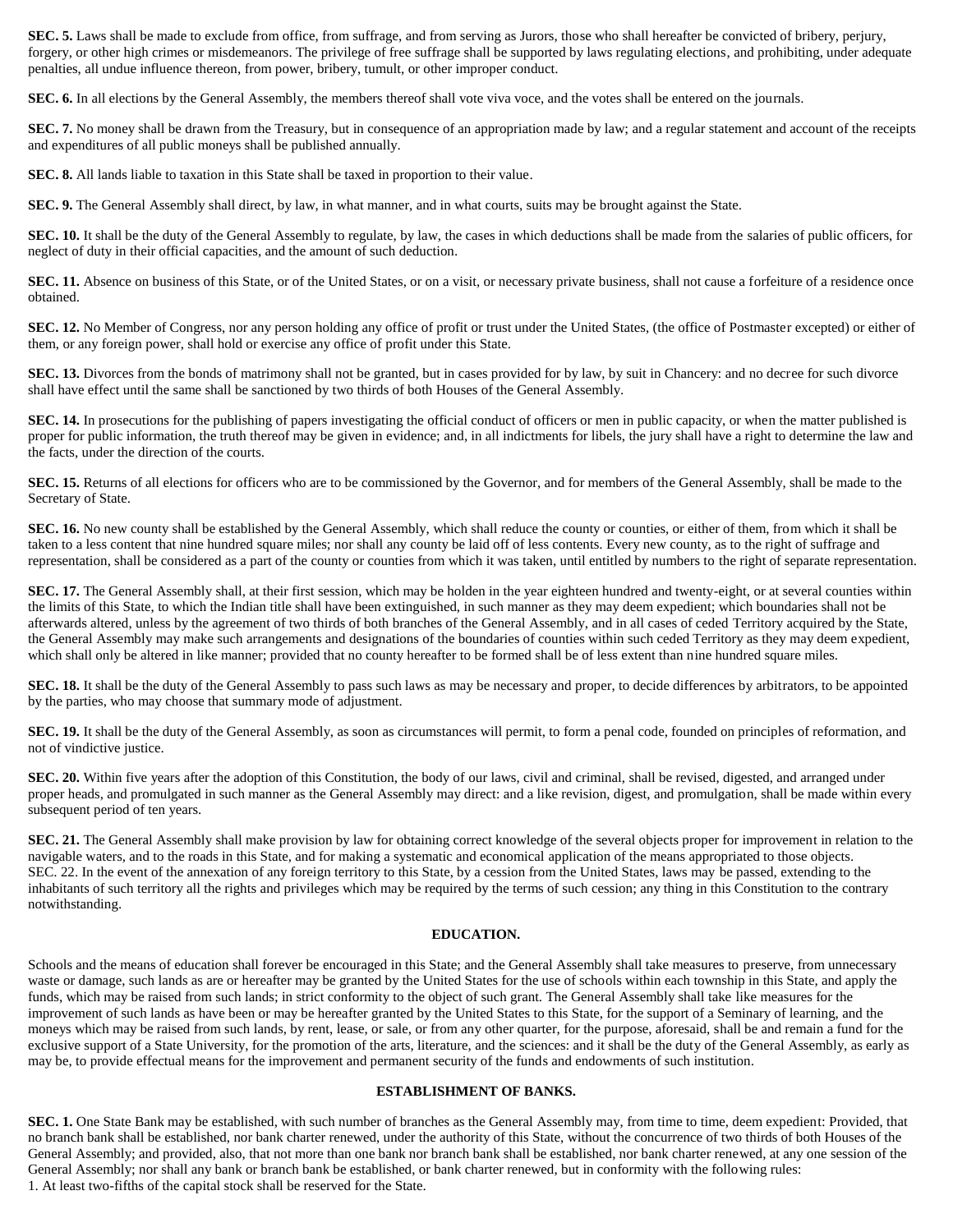2. A proportion of power in the direction of the bank shall be reserved to the State, equal at least to its proportion of stock therein.

3. The State, and the individual stockholders, shall be liable, respectively, for the debts of the bank, in proportion to their stock holden therein.

4. The remedy for collecting debts shall be reciprocal, for and against the bank.

5. No bank shall commence operations until half of the capital stock subscribed for, be actually paid in gold or silver, which amount shall, in no case, be less than one hundred thousand dollars.

6. In case any bank or branch bank shall neglect or refuse to pay, on demand, any bill, note, or obligation, issued by the corporation, according to the promise therein expressed, the holder of any such note, bill, or obligation, issued by the corporation, according to the promise therein expressed, the holder of any such note, bill, or obligation, shall be entitled to receive and recover interest thereon, until the same shall be paid or specie payments are resumed by said bank, at the rate of twelve per cent per annum from the date of such demand, unless the General Assembly shall sanction such suspension of specie payments; and the General Assembly shall have power, after such neglect or refusal, to adopt such measures as they may deem proper, to protect and secure the rights of all concerned: and to declare the charter of such bank forfeited.

7. After the establishment of a general state bank, the banks of this State now existing may be admitted as branches thereof, upon such terms as the Legislature and the said banks may agree, subject nevertheless to the preceding rules.

# **SLAVES.**

**SEC. 1.** The General Assembly shall have no power to pass laws for the emancipation of slaves, without the consent of their owners, or without paying their owners, previous to such emancipation, a full equivalent in money for the slaves so emancipated. They shall have no power to prevent emigrants to this State from bringing with them such persons as are deemed slaves by the laws of any one of the United States, so long as any person of the same age or description shall be continued in slavery by the laws of this State: Provided, that such person or slave be the bona fide property of such emigrants; and provided, also, that laws may be passed to prohibit the introduction into this State of slaves, who have committed high crimes in other States or Territories. They shall have power to pass laws to permit the owners of slaves to emancipate them, saving the rights of creditors, and preventing them from becoming a public charge. They shall have full power to prevent slaves from being brought into this State as merchandize, and also to oblige the owners of slaves to treat them with humanity, to provide for them necessary food and clothing, to abstain from all injuries to them extending to life or limb, and, in case of their neglect, or refusal to comply with the directions of such laws, to have such slave or slaves sold for the benefit of the owner or owners.

**SEC. 2.** In the prosecution of slaves for crimes, of a higher grade than petit larceny, the General Assembly shall have no power to deprive them of an impartial trial by a petit jury.

**SEC. 3.** Any person who shall maliciously dismember or deprive a slave of life, shall suffer such punishment as would be inflicted in case the like offence had been committed on a free white person, and on the like proof; except in case of insurrection of such slave.

# **MODE OF AMENDING AND REVISING THE CONSTITUTION**

The General Assembly, whenever two-thirds of each house shall deem it necessary, may propose amendments to this Constitution; which proposed amendments shall be duly published in print, at least three months before the next general election of Representatives, for the consideration of the people, and it shall be the duty of the several returning officers at the next general election which shall be held for Representatives, to open a poll for, and make a return to the Secretary of State for the time being, of the names of all those voting for representatives, who have voted on such proposed amendments; and if thereupon it shall appear that a majority of all the citizens of this state, voting for representatives, have voted in favor of such proposed amendments; and two thirds of each House of the next General Assembly shall, after such an election, and before another, ratify the same amendments by yeas and nays, they shall be valid, to all intents and purposes, as parts of this Constitution: Provided, that the said proposed amendments shall at each of the said sessions have been read three times, on three several days, in each House.

# **SCHEDULE**

**SEC. 1.** That no inconvenience may arise from a change of Territorial to a permanent State Government, it is declared that all rights, actions, prosecutions, claims, and contracts, as well of individuals as of bodies corporate, shall continue as if no such change had taken place: and all process which shall, before the third Monday in September next, be issued in the name of the Alabama Territory, shall be as valid as if issued in the name of the State.

**SEC. 2.** All fines, penalties, forfeitures, and escheats accruing to the Alabama Territory, shall accrue to the use of the State.

**SEC. 3.** The validity of all bonds and recognizances, executed to the Governor of the Alabama Territory, shall not be impaired by the change of government, but may be sued for and recovered in the name of the Governor of the State of Alabama and his successors in office: and all criminal or penal actions arising or now depending within the limits of this State, shall be prosecuted to judgment and execution in the name of said State; all causes of action arising to individuals, and all suits at law or in equity, now depending in the several Courts within the limits of this State and not already barred by law, may be commenced in, or transferred to, such Courts as may have jurisdiction thereof.

**SEC. 4.** All officers, civil or military, now holding commissions under the authority of the United States or of the Alabama Territory within this State, shall continue to hold and exercise their respective offices under the authority of this State, until they shall be superseded under the authority of this Constitution, and shall receive from the Treasury of this State the same compensation which they heretofore received, in proportion to the time they shall be so employed. The Governor Shall have power to fill vacancies by commissions, to expire so soon as elections or appointments can be made to such offices, by authority of this Constitution.

**SEC. 5.** All laws and parts of laws, now in force in the Alabama Territory, which are not repugnant to the provisions of this Constitution, shall continue and remain in force as the laws of this State, until they expire by their own limitation, or shall be altered, or repealed by the Legislature thereof.

**SEC. 6.** Every white male person above the age of twenty one years, who shall be a citizen of the United States, and resident in this State at the time of the adoption of this Constitution, shall be deemed a qualified elector at the first election to be holden in this State. And every white male person who shall reside within the limits of this State at the time of the adoption of this Constitution, and shall be otherwise qualified, shall be entitled to hold any office or place of honor, trust, or profit under this State; any thing in this Constitution to the contrary notwithstanding.

**SEC. 7.** The President of this Convention shall issue writs of election directed to the Sheriffs of the several counties, requiring them to cause an election to be held for a Governor, Representative to the Congress of the United States, Members of the General Assembly, Clerks of the several Courts and Sheriffs of the respective counties, at the respective places of election and in said counties, on the third Monday and the day following in September next, which elections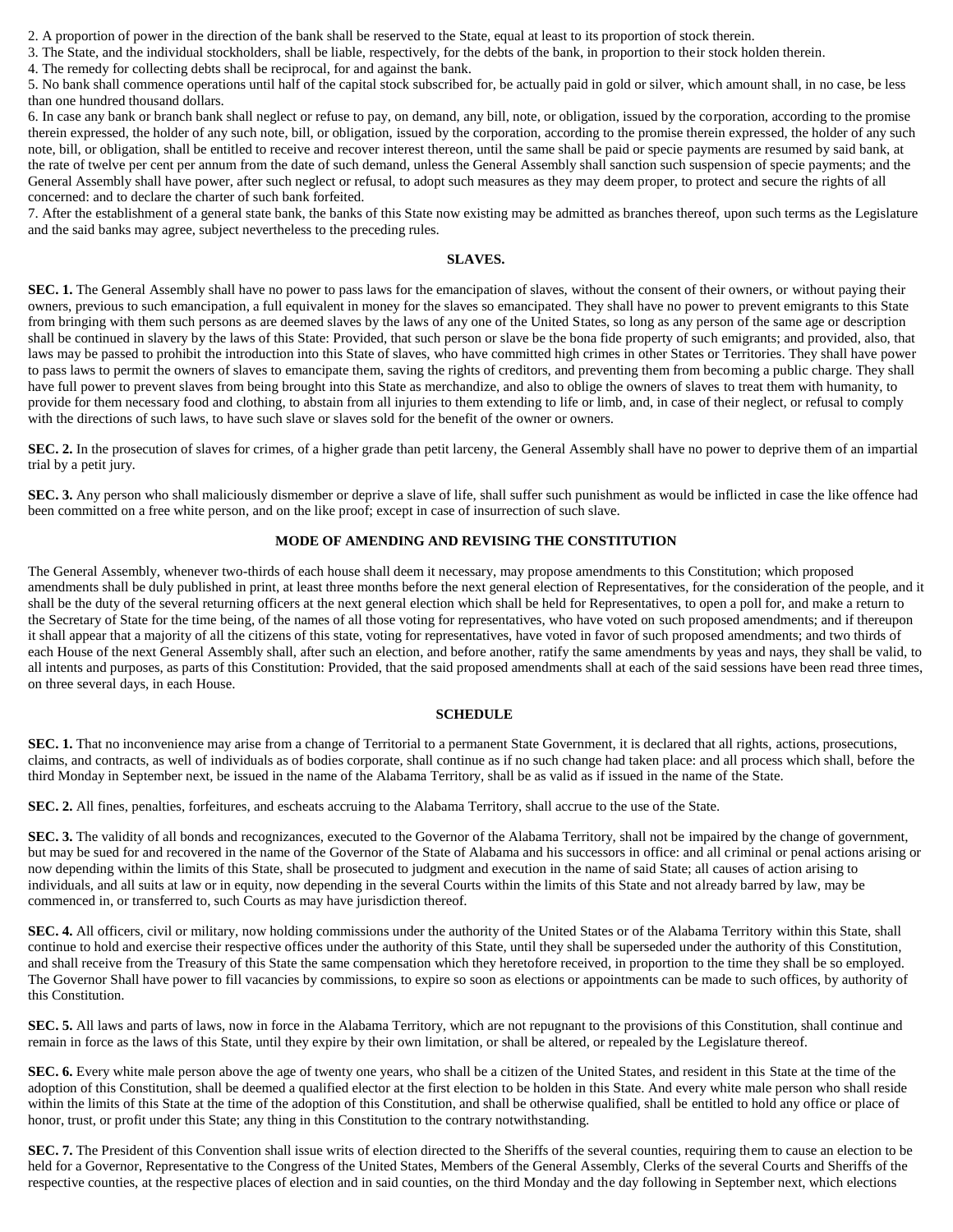shall be conducted in the manner prescribed by the existing election laws of the Alabama Territory; and the said Governor and Members of the General Assembly, then duly elected, shall continue to discharge the duties of their respective offices, for the time prescribed by this Constitution, and until their successors shall be duly qualified.

**SEC. 8.** Until the first enumeration shall be made, as directed by this Constitution, the county of Autauga shall be entitled to two representatives; the county of Baldwin to one representative; the county of Blount to three representatives; the county of Cahawba to one representative; the county of Clark to two representatives; the county of Conecuh to two representatives; the county of Cotaco to two representatives; the county of Dallas to two representatives; the county of Franklin to two representatives; the county of Lauderdale to two representatives; the county of Lawrence to two representatives; the county of Limestone to three representatives; the county of Madison to eight representatives; the county of Marengo to one representative; the county of Marion to one representative; the county of Monroe to five representatives; the county of Montgomery to three representatives; the county of Mobile to one representative; the county of St. Clair to one representative; the county of Shelby to two representatives; the county of Tuscaloosa to three representatives; and the county of Washington to two representatives. And each county shall be entitled to one senator, who shall serve for one term.

**SEC. 9.** The oaths of office, herein directed to be taken, may be administered by any Justice of the Peace, until the General Assembly shall otherwise direct.

# **ORDINANCE**

This Convention, for and in behalf of the people inhabiting this State, do accept the propositions offered by the act of Congress, under which they are assembled and this Convention, for and in behalf of the people inhabiting this State, do ordain, agree, and declare, that they forever disclaim all right and title to the waste and unappropriated lands lying within this State, and that the same shall be, and remain, at the sole and entire disposition of the United States; and moreover, after the first day of September next, shall be, and remain, exempt from any tax laid by the order or under the authority of this State, whether for State, County, Township, Parish, or any other purpose whatsoever, for the term of five years from and after the respective days of the Sales thereof; and that the lands belonging to the citizens of the United States, residing out of the limits of this State, shall never be taxed higher than the lands belonging to persons residing therein; and that no tax shall be imposed on lands, the property of the United States; and that all navigable waters within this State, shall forever remain public highways, free to the citizens of this State and of the United States without any tax, duty, impost, or toll therefor, imposed by this State; and this Ordinance is hereby declared Irrevocable, without the consent of the United States.

Done, in Convention, at Huntsville, this second day of August, in the year of our Lord, one thousand eight hundred and nineteen, and of American Independence, the forty-fourth.

> Clement C. Clay Israel Pickens John Leigh Townes Henry Hitchcock Henry Chambers Gabriel Moore John L. Tindall John M. Taylor Monroe County **Arthur F. Hopkins** John Murphy Daniel Wright John Watkins **James Pickens** Franklin County Thomas Wiggins William Metcalfe Blount County

Thomas Bibb Reuben Saffold Beverly Hughes James Magoffin Nicholas Davis

Shelby County **County Littlepage Sims** George Phillips Thomas Aims Rogers Conecuh County

Montgomery County John Dandridge Bibb County of Dallas James W. Armstrong William R. King

J. W. Walker President of the Convention and Representative from Madison County

Madison County Washington County

Lemuel Mead Tuskaloosa [Tuscaloosa] County Henry Minor Marmaduke Williams

Lawrence County

Richard Ellis

Israel Browne Cotaco [Morgan] County John Brown Thomas D. Crabb Gabriel Hanby **Melkijah Vaughan** 

Limestone County Clark [Clarke] County

Cahaba [Bibb] County

Samuel Cook

County of Marengo Washington Thomson